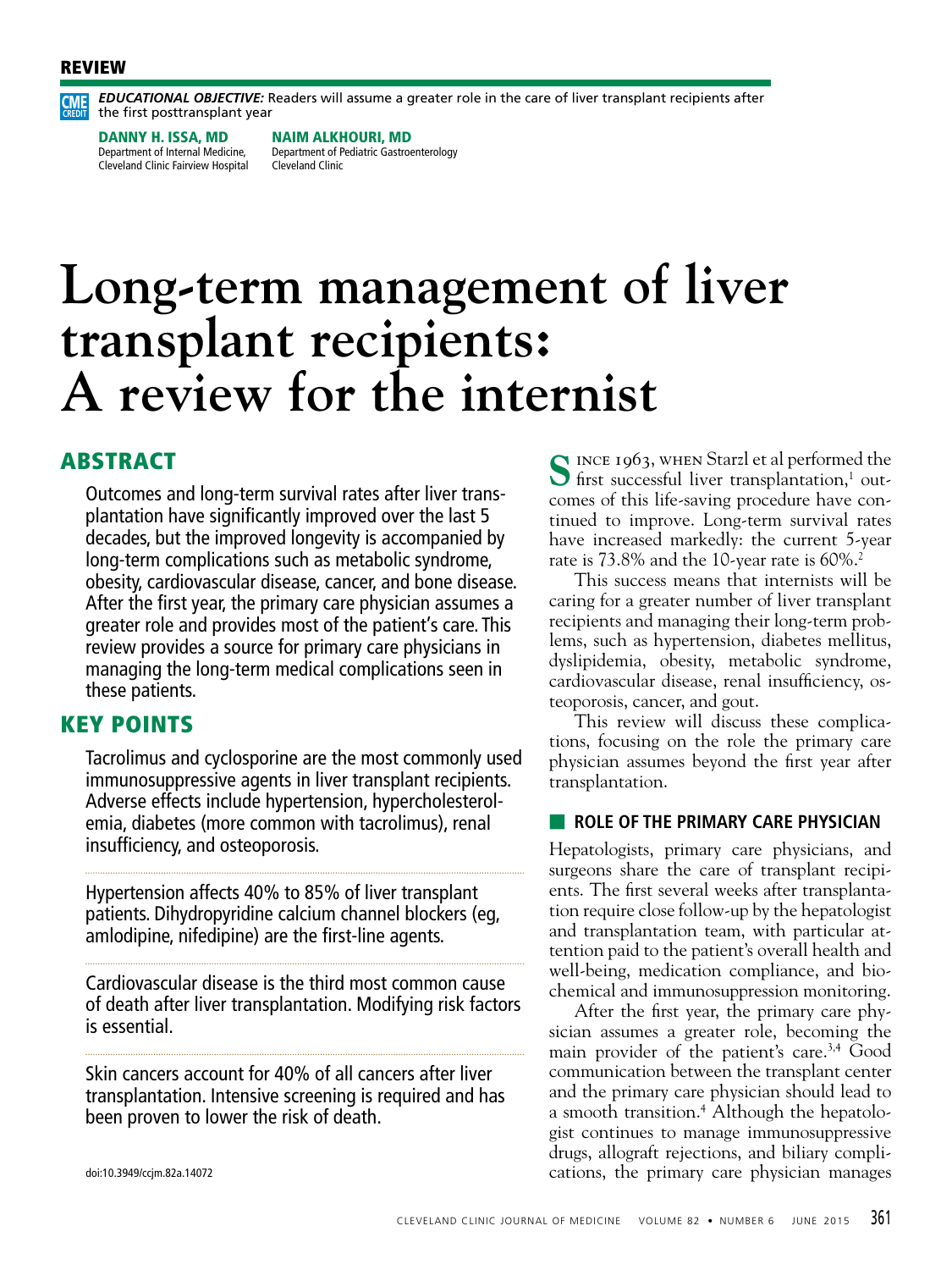## **TABLE 1**

# Common adverse effects of immunosuppressive agents used in liver transplantation

| <b>Immunosuppressants</b>                                                                      | <b>Side effects</b>                                                                                                                                                                                                                                                   |
|------------------------------------------------------------------------------------------------|-----------------------------------------------------------------------------------------------------------------------------------------------------------------------------------------------------------------------------------------------------------------------|
| <b>Calcineurin inhibitors</b><br>(cyclosporine, tacrolimus)                                    | <b>Hypertension</b><br>Hypercholesterolemia<br>Neurotoxicity<br>Diabetes (more common with tacrolimus)<br><b>Renal insufficiency</b><br>Osteoporosis<br>Nausea, abdominal pain, diarrhea<br>Hirsutism (with cyclosporine)<br>Gingival hyperplasia (with cyclosporine) |
| <b>Mycophenolate mofetil</b>                                                                   | <b>Bone marrow suppression</b><br>Abdominal pain, nausea, diarrhea<br>Neurotoxicity (headache, insomnia, dizziness)                                                                                                                                                   |
| <b>Azathioprine</b>                                                                            | <b>Bone marrow suppression</b><br>Gastrointestinal side effects, including pancreatitis<br><b>Dermatitis</b>                                                                                                                                                          |
| <b>Mammalian target</b><br>of rapamycin (mTOR)<br><i>inhibitors</i><br>(sirolimus, everolimus) | Hypercholesterolemia<br>Hypertriglyceridemia<br><b>Hypertension</b><br>Abdominal pain, diarrhea, constipation<br><b>Dermatitis</b><br><b>Diabetes</b>                                                                                                                 |

**Medication** monitoring should be based on trough levels, not random levels

most of the long-term complications and thus needs to be aware of the common ones and feel comfortable managing them. Aims during visits are to screen for and detect common complications and manage them appropriately, in addition to performing annual physical examinations and routine health care. A reasonable interval for liver transplant recipients to visit their primary care physician is every 6 months.

## ■ **IMMUNOSUPPRESSANT MEDICATIONS**

Multiple agents are used for immunosuppression after liver transplantation:

- Calcineurin inhibitors (cyclosporine and tacrolimus)
- Antimetabolites (mycophenolate mofetil, azathioprine, and mycophenolate sodium)
- Mammalian target of rapamycin (mTOR) inhibitors (sirolimus and everolimus)
- Corticosteroids. **TABLE 1** lists their common side effects. Most centers use a combination of two to

four immunosuppressants as induction therapy in the immediate posttransplant period, then taper the doses and eliminate all but a calcineurin inhibitor and an antimetabolite. For example, some start with a combination of tacrolimus, mycophenolate mofetil, and a corticosteroid. The choice in the immediate posttransplant period is frequently made by the transplant center in cooperation with the hepatologist. By the time primary care physicians see these patients, they usually are on a calcineurin inhibitor alone or a calcineurin inhibitor plus mycophenolate mofetil.

## **Calcineurin inhibitors**

**Cyclosporine** is metabolized by the cytochrome CYP3A4 pathway. With an average half-life of 15 hours, it is given orally, usually every 12 hours.

The dosage is adjusted according to the trough level. Higher levels are needed in the initial posttransplant period to prevent graft rejection, whereas lower levels are preferred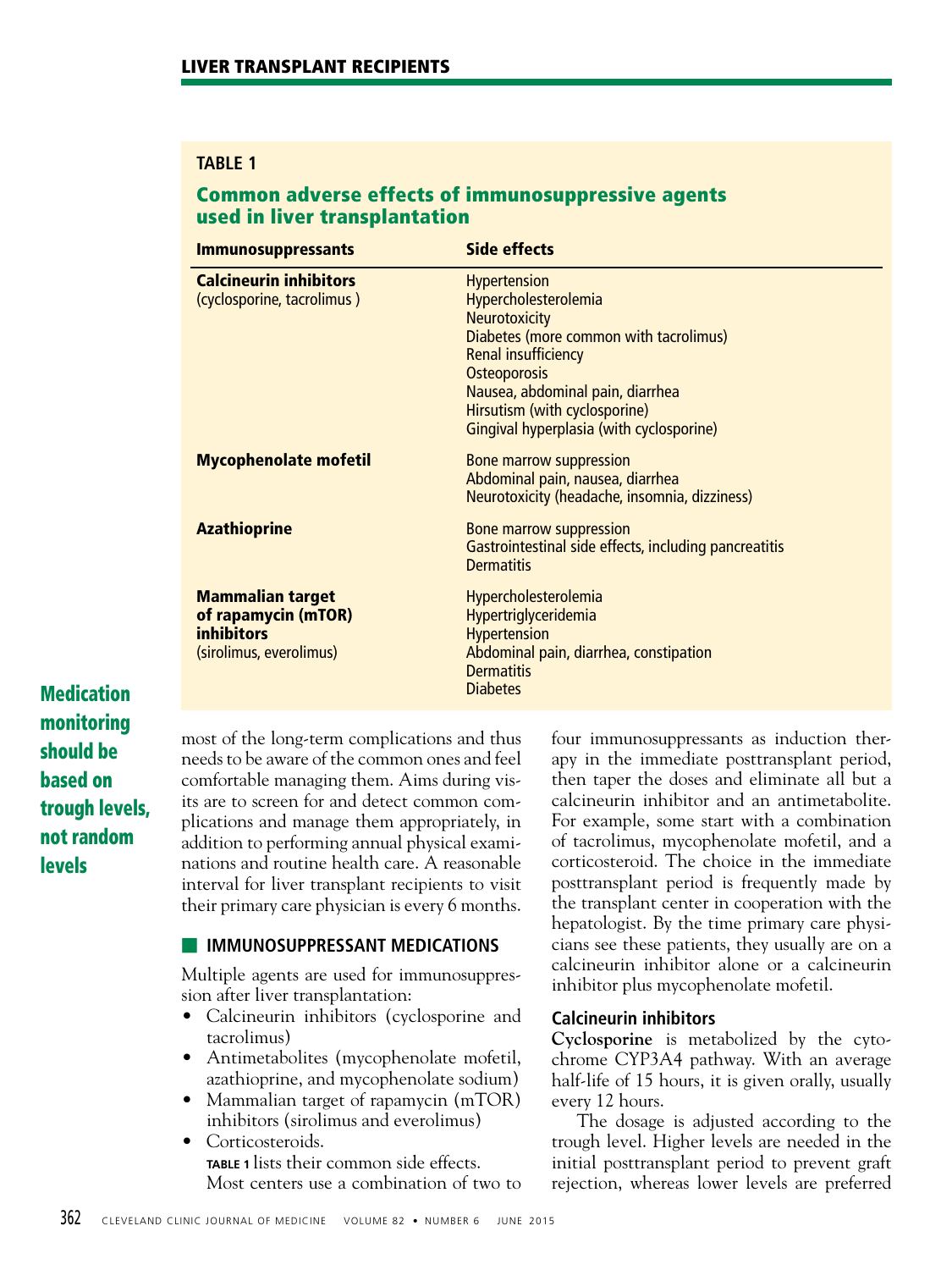later to decrease the occurrence and severity of adverse effects. Typical long-term trough levels are 50 to 100 ng/mL. Levels should be checked more often if an acute illness develops or the patient starts taking a potentially interfering drug.

Of importance: the dosage should be based on trough levels and not on random levels. Levels are often falsely high if blood samples are not drawn at the trough level. Repeating the measurement and making sure the sample is drawn at the trough level, ie, 12 hours after the last dose, is advised in this condition.

Cyclosporine causes widespread vasoconstriction resulting in decreased renal blood flow and systemic hypertension, often within a few days of starting it. Other important adverse effects include renal insufficiency, dyslipidemia, neurotoxicity (headache, tremor, seizure), and diabetes.

**Tacrolimus** is superior to cyclosporine in terms of survival, graft loss, acute rejection, and steroid-resistant rejection in the first year.5 Currently, it is the agent used most often for maintenance immunosuppression after liver transplantation.

Like cyclosporine, tacrolimus is metabolized in the liver by CYP3A4. Satisfactory trough levels after 1 year are 4 to 6 ng/mL.

The adverse effects of tacrolimus are similar to those of cyclosporine, but diabetes mellitus is more common with tacrolimus. Bone marrow suppression may occur more often with tacrolimus as well.

## **Antimetabolites**

Antimetabolites are generally not potent enough to be used alone.

**Mycophenolate mofetil** causes adverse effects that include bone marrow suppression and gastrointestinal symptoms such as gastritis, diarrhea, and abdominal pain.

**Azathioprine,** infrequently used in transplantation in the United States, is nevertheless sometimes substituted for mycophenolate mofetil in pregnant women, as it seems safer for use in pregnancy.

Serum levels of azathioprine and mycophenolate mofetil are not routinely monitored.

#### **mTOR inhibitors**

**Sirolimus and everolimus** are mTOR inhibitors, inhibiting proliferation of lymphocytes.<sup>6,7</sup>

Unlike calcineurin inhibitors, mTOR inhibitors are not associated with nephrotoxicity, neurotoxicity, renal dysfunction, hypertension, or diabetes. Sirolimus is considered an alternative to calcineurin inhibitors or, in some instances, used as add-ontherapy to lower the dose of the calcineurin inhibitor.

However, sirolimus carries a potential risk of hepatic artery thrombosis, a life-threatening complication.8 This has led the US Food and Drug Administration (FDA) to require sirolimus to carry a black-box warning, and most transplant centers avoid using it in the first 30 days after transplantation.

Dyslipidemia is perhaps the most common adverse effect of sirolimus. Others include dose-related cytopenia and wound dehiscence.9

Everolimus has yet to be established for use in liver transplantation, although safety trials have been published.10,11 The FDA currently recommends against using it in the first 30 days after liver transplantation.

Both sirolimus and everolimus are metabolized by CYP3A4, which is the same metabolic pathway used by cyclosporine and tacrolimus. Hence, drugs that inhibit CYP3A4 may significantly impair clearance of both sirolimus and everolimus.

#### **Corticosteroids**

Corticosteroids have been the cornerstone of immunosuppression and remain the first line of treatment for acute allograft rejection. High intravenous doses of corticosteroids are usually started in the peritransplant period and are then switched to oral doses, which are tapered and continued with a fixed dose such as 20 mg of prednisone daily for 3 to 6 months after transplantation. However, some transplant centers keep patients on prednisone 5 mg/day indefinitely.

Adverse effects of corticosteroids include diabetes, salt and fluid retention, hypertension, hyperlipidemia, cosmetic changes (acne, cervical fat pad or "buffalo hump"), delayed wound healing, susceptibility to infection, cataracts, osteopenia, and potential adrenal suppression.<sup>12</sup> There is concern that the use of these drugs may increase hepatitis C virus replication in patients who received a liver

**Tacrolimus** is superior to cyclosporine in terms of survival, graft loss, and rejection but is more likely to cause diabetes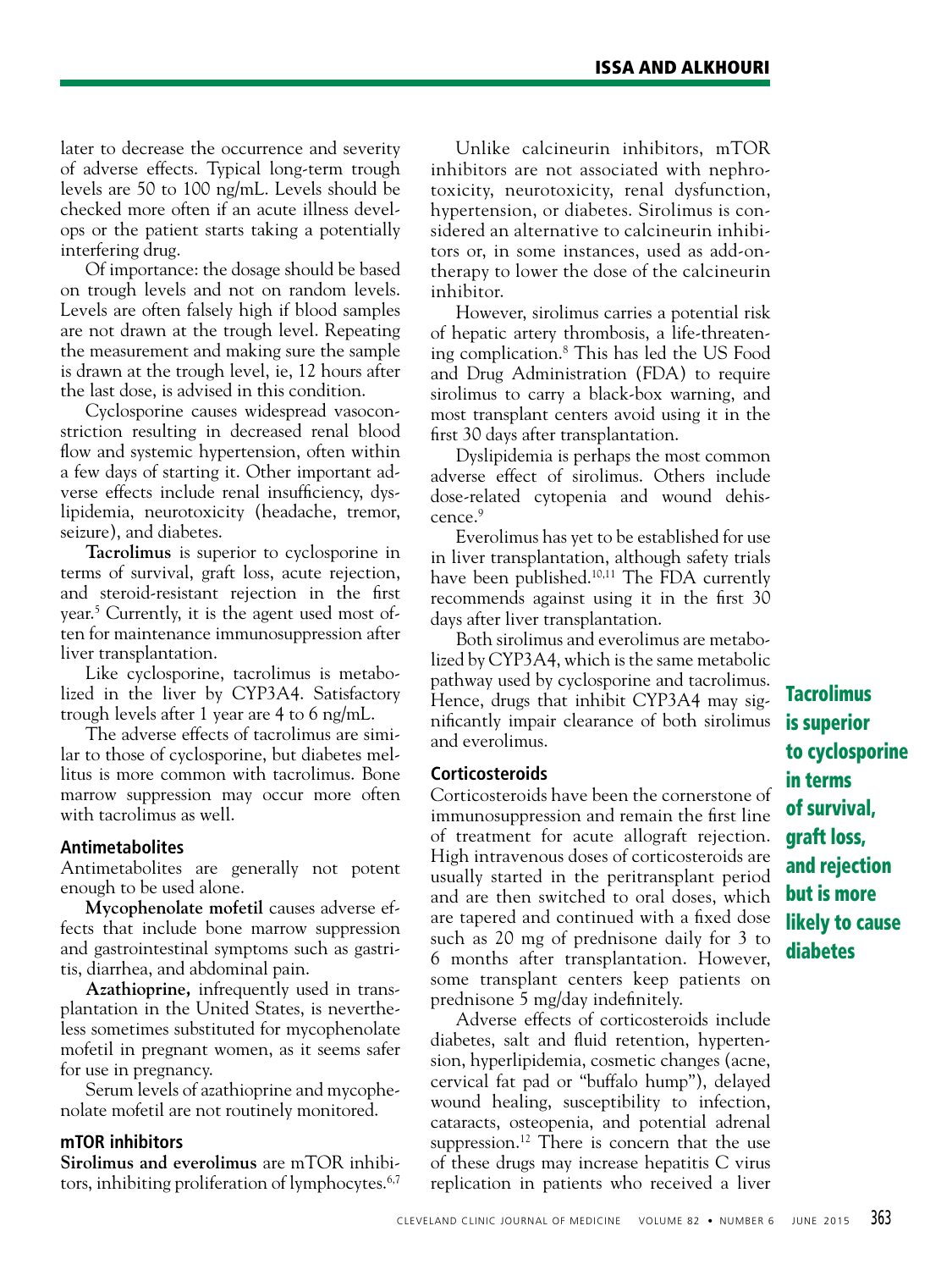transplant for hepatitis C cirrhosis. Randomized trials have yielded conflicting results.13–15

#### **Drug interactions**

Certain drugs can affect the metabolism of calcineurin inhibitors and mTOR inhibitors by inducing CYP3A4, which results in decreasing the levels of the immunosuppressive drugs, or by inhibiting CYP3A4, which has the opposite effect.

**Medications that can decrease the levels of calcineurin inhibitors and mTOR inhibitors:**

- Anticonvulsants (carbamazepine, phenobarbital, phenytoin)
- Antibiotics (rifampin, isoniazid)
- St John's wort.

**Medications that can increase the levels of calcineurin inhibitors and mTOR inhibitors:**

- Antifungals (fluconazole, ketoconazole, itraconazole, voriconazole, aspofungin)
- Antibiotics (azithromycin, erythromycin, clarithromycin)
- Nondihydropyridine calcium channel blockers (diltiazem, verapamil).16

Selected antibiotics are generally well tolerated, such as penicillins, cephalosporins, quinolones, sulfonamides, and topical antifungal agents.

#### **■ LONG-TERM COMPLICATIONS**

**FIGURE 1** summarizes the common long-term complications of liver transplantation.

#### **Hypertension**

The prevalence of hypertension after liver transplantation is 40% to 85%, which is markedly higher than in patients with chronic liver disease before liver transplantation.<sup>17,18</sup>

One of the factors contributing to this increase is the use of immunosuppressive medications. Of these drugs, cyclosporine seems to be the one that most often causes an increase in both the incidence and the severity of hypertension, as it produces widespread vasoconstriction.<sup>19</sup> Corticosteroids cause hypertension through their mineralocorticoid effects.

The diagnostic cutoffs for hypertension (ie, 140/90 mm Hg) and the treatment goals in posttransplant patients are similar to those in the general population. However, at our institution we target a blood pressure of less than 130/80 mm Hg in transplant patients because they have a high prevalence of other cardiovascular risk factors such as diabetes, obesity, and renal insufficiency.20

**Dihydropyridine calcium channel blockers** such as amlodipine and nifedipine are considered the best first-line agents because they dilate renal afferent arterioles, an effect that may counteract the vasoconstriction mediated by calcineurin inhibitors. Nondihydropyridine calcium channel blockers such as diltiazem and verapamil tend to have more marked negative inotropic effects and are not recommended in liver transplant recipients because they increase the levels of calcineurin inhibitors.21

**Diuretics** (eg, furosemide) might be the second-line agents, especially in patients with peripheral edema.16 One should be vigilant for hyperuricemia if thiazide agents are used.

**Angiotensin-converting-enzyme (ACE) inhibitors and angiotensin II receptor blockers (ARBs) are typically avoided in the early posttransplant period,** but they can be started later and have additional benefits in patients with diabetes and congestive heart failure. Starting ACE inhibitors is acceptable in these patients unless there is a contraindication such as allergy to ACE inhibitors, hypotension, history of bilateral renal artery stenosis, significant hyperkalemia, or acute kidney injury. *Monitor the serum potassium level closely for hyperkalemia in patients concurrently using calcineurin inhibitors.* 

**Alpha-blockers and beta-blockers** can be used as add-on therapy in patients with uncontrolled hypertension with the exception of carvedilol, because it increases the levels of calcineurin inhibitors.<sup>22</sup>

Blood pressure monitoring by the primary care physician is recommended every 6 months after the early posttransplant period, or more frequently when changes in treatment are being considered.

If hypertension continues to be inadequately controlled despite treatment, changing the immunosuppressive drugs or decreasing the doses can be considered, but the transplant hepatologist must be involved in this decision.23,24

Sirolimus carries a black-box warning about hepatic artery thrombosis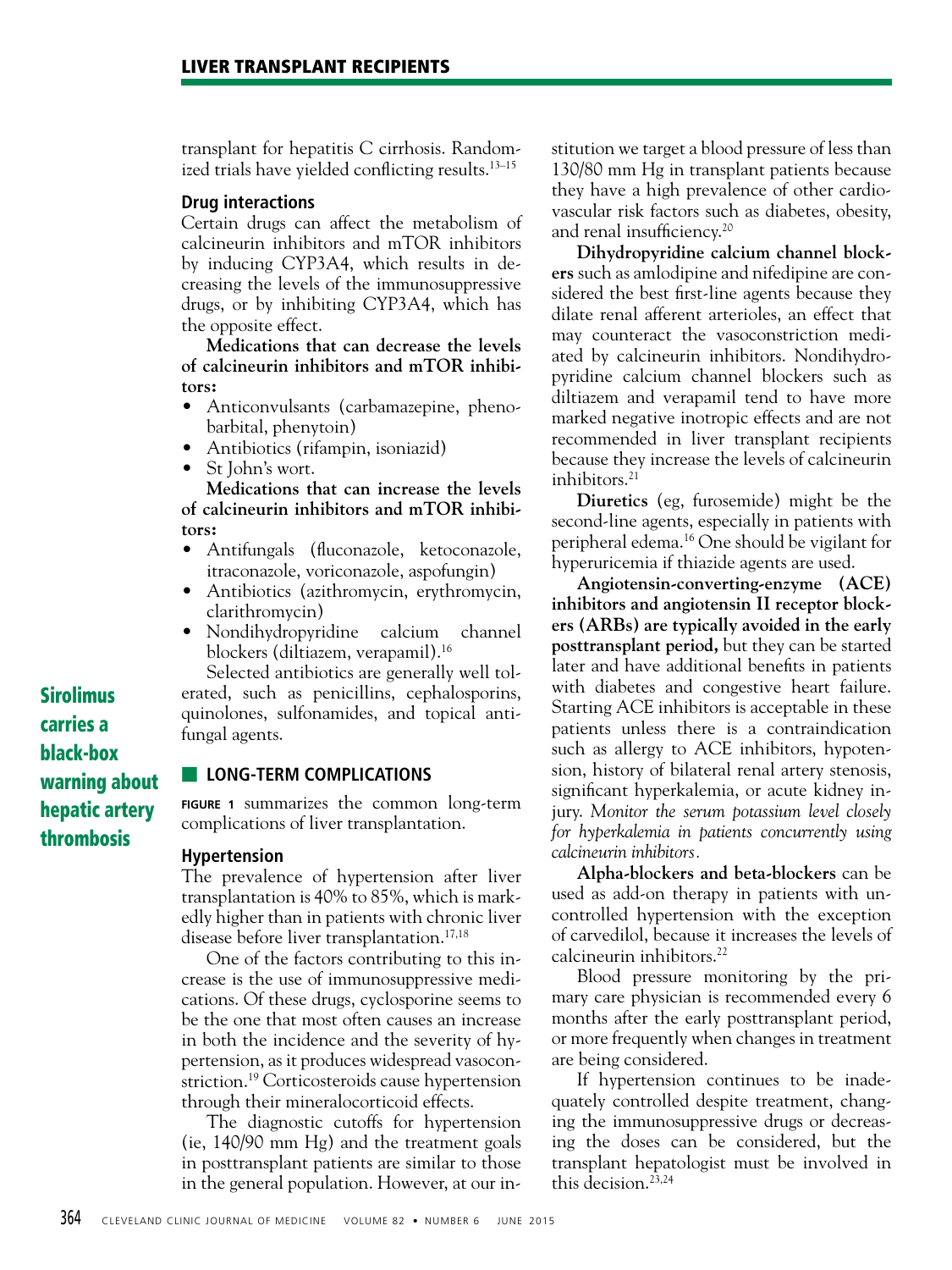

# Long-term complications of liver transplantation

## **FIGURE 1**

## **Diabetes mellitus**

The prevalence of diabetes mellitus is higher in liver transplant recipients than in the general population, reaching 30% to 40%.17,25 In addition to preexisting diabetes, 15% of liver transplant recipients develop new-onset diabetes.<sup>26,27</sup>

Risk factors for developing diabetes after liver transplantation include African American or Hispanic ethnicity, obesity, family history, pretransplant diabetes, hepatitis C virus infection, use of corticosteroids, and use of calcineurin inhibitors (tacrolimus more than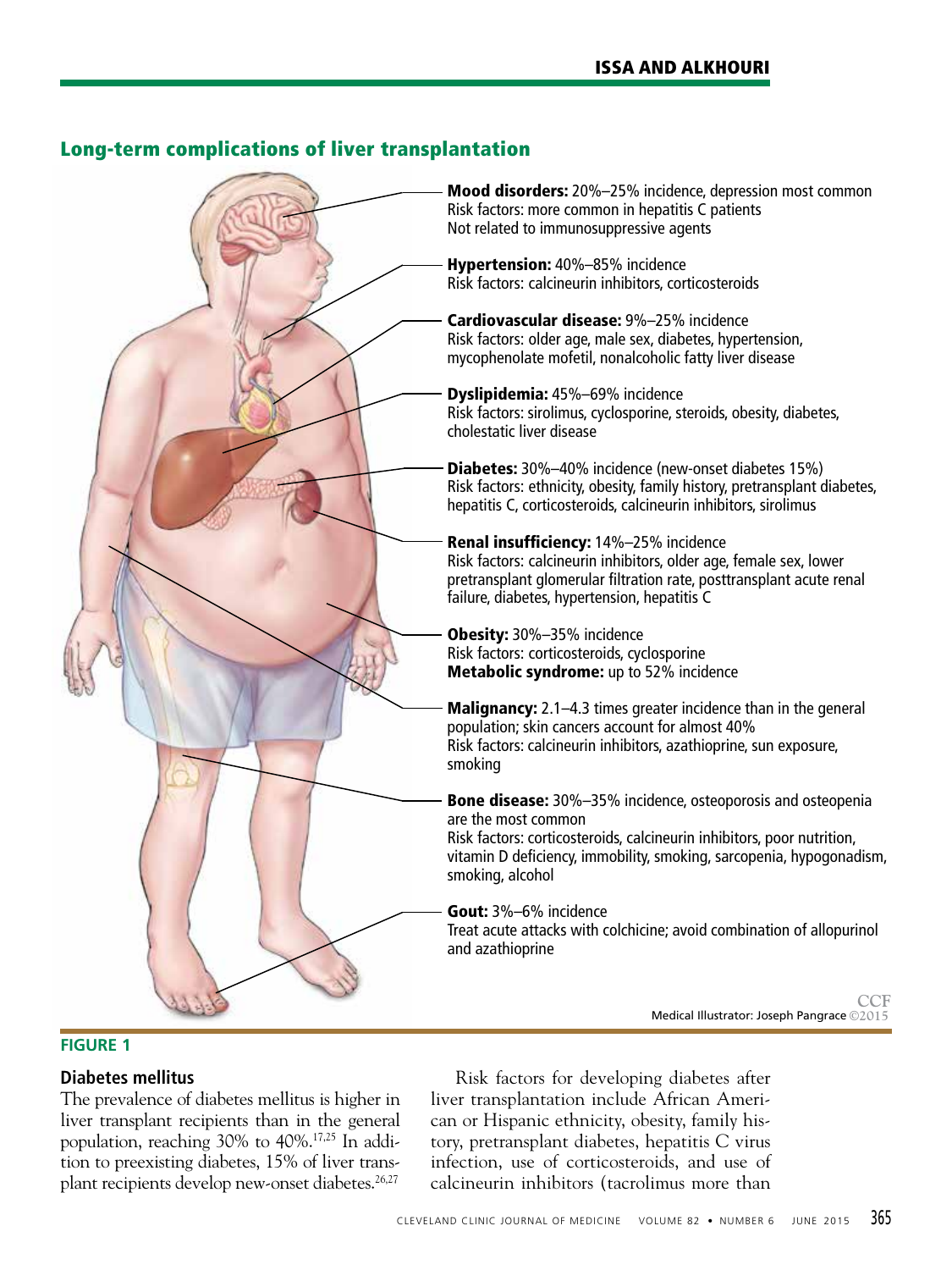cyclosporine) and sirolimus.26

In addition to increasing the risk of cardiovascular disease and other diseases, diabetes decreases both patient and graft survival after liver transplantation.<sup>28</sup>

The management of diabetes and the treatment target after transplantation should follow the American Diabetes Association guidelines for the treatment of type 2 diabetes mellitus.29 Lifestyle modifications, diet, and exercise are as important for transplant patients as for the nontransplant population. Insulin therapy is usually needed in the early posttransplant period to control blood glucose levels well, especially with the high doses of corticosteroids used during the first few weeks. No trials to date have compared oral agents in posttransplant patients. Therefore, the choice of oral hypoglycemic agents should be individualized on the basis of the patient's characteristics and comorbidities.

We recommend that primary care providers screen all liver transplant recipients for diabetes regardless of their pretransplant status. This can be done by obtaining regular fasting blood glucose levels or a hemoglobin  $A_{1c}$  level every 6 months. Additionally, liver transplant recipients diagnosed with diabetes require annual eye examinations to look for cataracts and diabetes-related changes.30

Monitor potassium closely in patients on calcineurin inhibitors plus ACE inhibitors or ARBs

## **Dyslipidemia**

On November 12, 2013, the American College of Cardiology and the American Heart Association (ACC/AHA) released new clinical practice guidelines for treating blood cholesterol levels.31,32 According to these new guidelines, there are four groups of patients for whom treatment with statins is clearly indicated:

- Patients with cardiovascular disease
- Patients with low-density lipoprotein cholesterol (LDL-C) levels ≥ 190 mg/dL
- Patients 40 to 75 years old with type 2 diabetes
- Patients 40 to 75 years old with an estimated 10-year risk of cardiovascular disease of 7.5% or greater.

Liver transplant recipients should be evaluated on an individual basis to see if they fit in any of the four groups and if statin treatment therefore needs to be initiated.

A few things need to be kept in mind. First, the incidence of dyslipidemia after liver transplantation is estimated to be 45% to 69%. Risk factors include obesity, diabetes mellitus, cholestatic liver disease, and immunosuppressant medications.33 Sirolimus has a significant and well-documented association with dyslipidemia. Cyclosporine and corticosteroids are also strongly associated with dyslipidemia. Tacrolimus has a minor effect, and mycophenolate mofetil and azathioprine have no significant effects on serum lipid levels.16

Second, of the seven currently marketed statins, pravastatin and fluvastatin are preferred in liver transplant recipients because they are not metabolized by the same cytochrome CYP3A4 pathway that metabolizes calcineurin inhibitors and sirolimus.34 The doses of 40 to 80 mg daily of pravastatin or 40 mg twice daily of fluvastatin lower lowdensity lipoprotein cholesterol (LDL-C) levels by approximately 30% to 35%. However, these two agents are considered "moderateintensity" statins according to the new ACC/ AHA guidelines. The only two "high-intensity" statins are atorvastatin (40–80 mg) and rosuvastatin (20–40 mg), but they are both metabolized by CYP3A4. Therefore it is prudent to avoid them with the concurrent use of a calcineurin inhibitor or tacrolimus.

Gemfibrozil does not lower LDL-C and should not be used concomitantly with statins due to unacceptable risk of rhabdomyolysis and myopathy. Fenofibrates are usually avoided due to potential nephrotoxicity in patients receiving cyclosporine. Bile acid sequestrants (cholestyramine, colestipol, colesevelam) can decrease plasma mycophenolate mofetil levels by 35%.16,35 Thus, these agents should be avoided if mycophenolate mofetil is used.

It is reasonable to screen all liver transplant recipients with a fasting lipid profile at 3, 6, and 12 months after transplantation and annually thereafter. Creatine kinase should be measured if the patient complains of severe muscle pain or weakness but not on a routine basis.

#### **Obesity**

Approximately one-third of patients who are of normal weight at the time of transplantation will become obese afterward.18,25 Cortico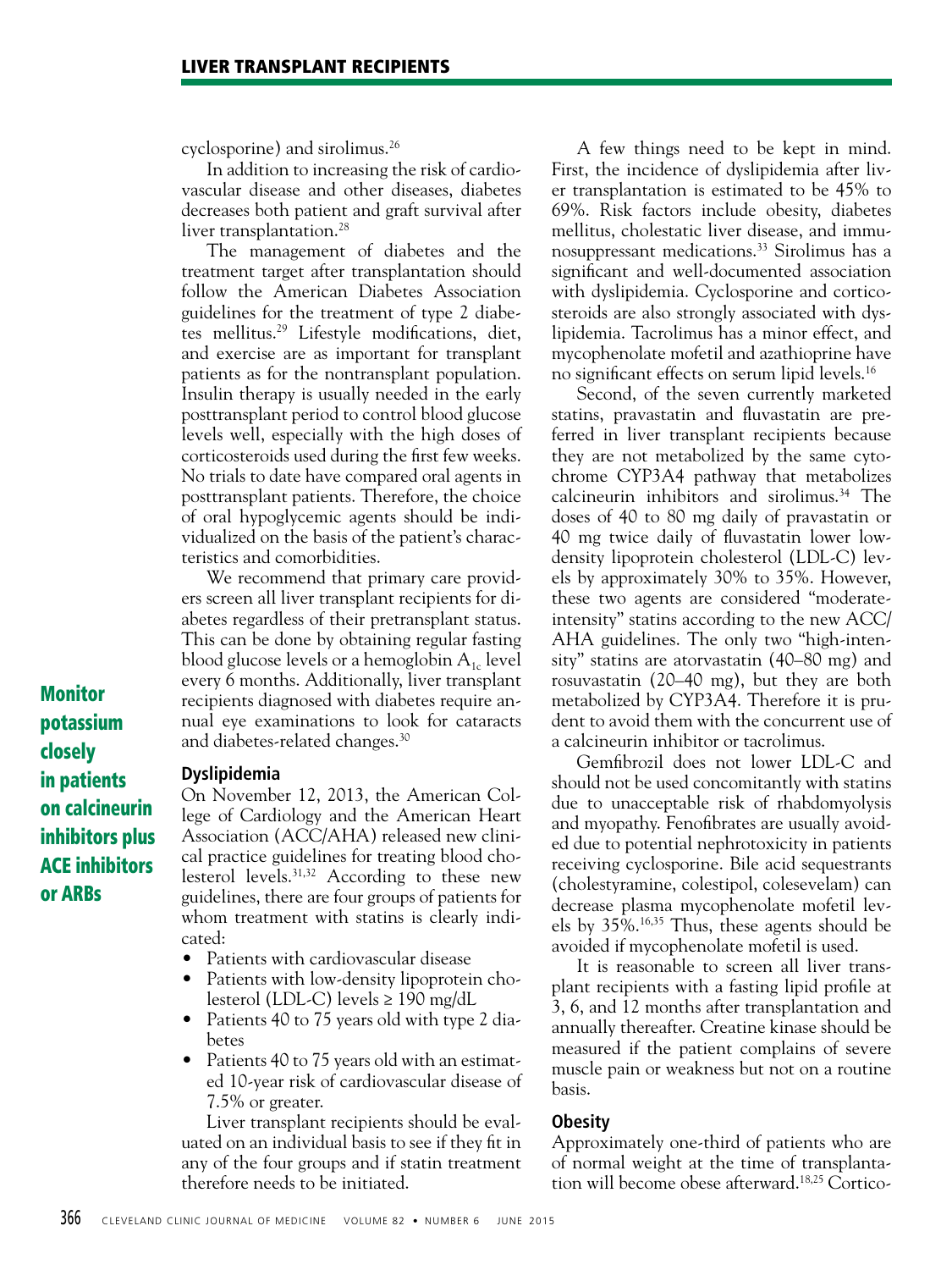steroid use is an important risk factor for posttransplant obesity, and tapering these drugs helps reduce weight.<sup>36</sup> Patients treated with cyclosporine are more likely to gain weight than those who receive tacrolimus.<sup>37</sup>

Of importance: nonalcoholic fatty liver disease, currently the most common cause of chronic liver disease in adults, is rapidly increasing as an indication for liver transplantation. In fact, the proportion of liver transplantation procedures for nonalcoholic steatohepatitis-related cirrhosis increased from 1.2% in 2001 to 9.7% in 2009, and nonalcoholic steatohepatitis is expected to become the leading indication for liver transplantation in the next 20 years. And because nonalcoholic fatty liver disease is directly linked to obesity, the prevalence of obesity as a complication of liver transplantation will most likely increase in the near future.

Overweight liver transplant recipients may have great difficulty losing weight. Treatment starts with patient education on caloric restriction and exercise. If traditional measures fail to result in adequate weight loss, additional options include switching from cyclosporine to tacrolimus.<sup>23</sup>

Bariatric surgery may become an option for posttransplant patients. In a recent case series from the University of Minnesota, Al-Nowaylati et al<sup>38</sup> reported their experience with seven patients who underwent orthotopic liver transplantation and then open Roux-en-Y gastric bypass. After bariatric surgery, the patients' mean body mass index declined significantly, and glycemic control and high-density lipoprotein cholesterol (HDL-C) levels improved. However, one patient died of multiple organ failure, to which the bariatric surgery might have contributed.<sup>38</sup>

Heimbach et al<sup>39</sup> conducted a study in patients referred for liver transplantation for whom a rigorous noninvasive weight-loss program before transplantation had failed. The researchers performed combined liver transplantation and sleeve gastrectomy in seven carefully selected patients who had failed to achieve weight loss to a body mass index less than 35 kg/m2 before transplantation. All seven patients lost weight, decreasing their mean body mass index from 49 kg/m<sup>2</sup> before the procedure to 29 kg/m<sup>2</sup> at last follow-up, and none of them developed posttransplant diabetes or steatosis.

At this time, there is not enough evidence to recommend concurrent orthotopic liver transplantation plus bariatric surgery, or combined orthotopic liver transplantation and sleeve gastrectomy. More study is needed to further evaluate these advanced approaches.

#### **Posttransplant metabolic syndrome**

Metabolic syndrome is common after liver transplantation and is strongly associated with increased morbidity in this patient population.40,41 The general definition of metabolic syndrome includes a combination of at least three of the following: hypertension, insulin resistance, hypertriglyceridemia, low HDL-C, and obesity.

The prevalence of metabolic syndrome is higher in patients after liver transplantation than in nontransplant patients. In a review of 252 liver transplant recipients, 52% were diagnosed with posttransplant metabolic syndrome, but only 5% had had it pretransplant.<sup>42</sup>

Careful screening for posttransplant metabolic syndrome and early recognition of risk factors are important. Nevertheless, the treatment of this condition depends on treating its components according to recommended guidelines.41

#### **Cardiovascular disease**

The incidence of cardiovascular morbidity and death is increased after liver transplantation.24 In addition, after liver transplantation, cardiovascular disease is a major cause of death unrelated to liver disease. It accounts for 12% to 16% of deaths and is the third most common cause of late mortality after liver transplantation.<sup>43</sup> Of note, a recent study by our group demonstrated that patients undergoing liver transplantation for nonalcoholic steatohepatitis had a significantly higher risk of a cardiovascular event during the 3 years after transplantation than patients undergoing liver transplantation for cholestatic liver disease.<sup>44</sup>

Risk factors for cardiovascular disease after liver transplantation include older age at transplantation, male sex, posttransplant diabetes, posttransplant hypertension, and the use of mycophenolate mofetil.<sup>44</sup> Modifying the risk factors is essential in decreasing the risk of cardiovascular events.

Screen all liver transplant recipients for diabetes regardless of their pretransplant status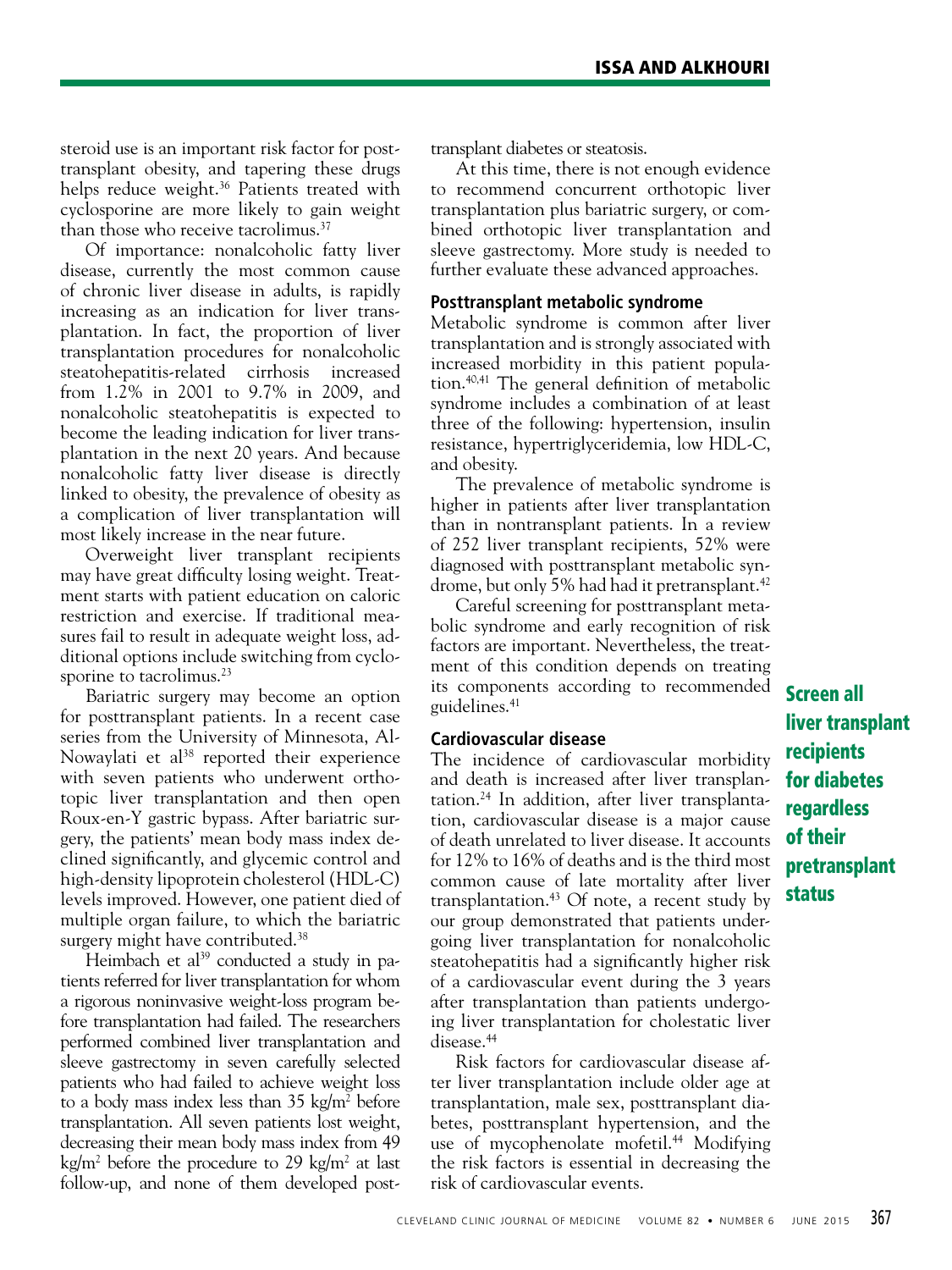It is reasonable to perform dobutamine stress testing every 3 to 5 years in patients with multiple risk factors for cardiovascular disease, or more frequently in those with preexisting coronary artery disease.<sup>45,46</sup>

#### **Malignancy**

The risk of several malignancies increases after liver transplantation. Liver transplant recipients have an incidence of cancer 2.1 to 4.3 times greater than age- and sex-matched controls.24,47–49

Skin cancers are the most common and account for almost 40% of malignancies in organ transplant recipients.50 Whereas basal cell carcinoma is more common in the general population, squamous cell carcinoma is equally common in liver transplant recipients.

Multiple clinical studies have linked calcineurin inhibitors and azathioprine to the development of skin cancer. Annual skin examinations in addition to avoiding other risk factors such as smoking and sun exposure are generally recommended. Changing the immunosuppressants to sirolimus in high-risk patients may lower their chance of developing skin cancer.51,52

About 1/3 of normal-weight patients become obese after liver transplantation

Patients with ulcerative colitis who undergo liver transplantation because of sclerosing cholangitis are at higher risk of colon cancer and require annual colonoscopy with surveillance biopsies. Patients who undergo transplantation for alcoholic liver disease seem to have a higher risk of pulmonary and oropharyngeal cancers.53,54

It is important that transplant patients adhere to recommended cancer screening guidelines, in view of their increased risk. Studies have shown improved overall survival in liver transplant recipients who underwent intensive cancer surveillance.<sup>55</sup>

#### **Renal insufficiency**

Renal insufficiency is a well-recognized complication of liver transplantation and is associated with an increased long-term death rate.56,57

The incidence of renal insufficiency increases dramatically over time. Ojo et al,  $57$  in a study of almost 37,000 liver transplant recipients, found that the incidence of chronic kidney disease (defined as an estimated glomerular filtration rate < 30 mL/min/1.73 m<sup>2</sup>)

was 13.9% at 3 years, 18% at 5 years, and approximately 26% at 10 years.

Risk factors include the use of calcineurin inhibitors (both cyclosporine and tacrolimus), older age, female sex, lower pretransplant glomerular filtration rate, postoperative acute renal failure, diabetes, hypertension, hepatitis C virus infection, and transplantation before 1998.58,59 Replacing a calcineurin inhibitor with mycophenolate mofetil or sirolimus may be considered with communication with the transplant center, as mycophenolate mofetil or sirolimus are associated with a lower risk of renal injury.60–64

Starting 1 year after liver transplantation, primary care providers should screen for renal dysfunction by obtaining kidney function tests every 6 months, including urinalysis and microalbuminuria assessment. Equations for estimating the glomerular filtration rate used in practice, such as the Modification of Diet in Renal Disease Study equation, rely mainly on serum creatinine, which may lead to overestimating renal function in some circumstances. Therefore, other equations can be used to confirm the estimated glomerular filtration rate measured by creatinine clearance, and to more accurately evaluate kidney function. Calculators are available at www.kidney.org/ professionals/kdoqi/gfr\_calculator.

*All liver transplant recipients should avoid nonsteroidal anti-inflammatory drugs and nephrotoxic medications, and should have their hypertension and diabetes adequately controlled.*

#### **Bone diseases**

Osteopenia is another major complication of liver transplantation. One-third of liver transplant recipients have a bone mineral density below the fracture threshold.<sup>65</sup>

Multiple factors contribute to increased bone loss after transplantation, including use of corticosteroids, use of calcineurin inhibitors (cyclosporine, tacrolimus), poor nutrition, vitamin D deficiency, immobility, sarcopenia (reduced muscle mass), hypogonadism, smoking, and alcohol abuse.<sup>66</sup> Even at low doses of less than 7.5 mg per day, corticosteroids inhibit osteoblast activity and increase bone resorption.

Studies have reported rapid bone loss at around 6 months after transplantation.67–69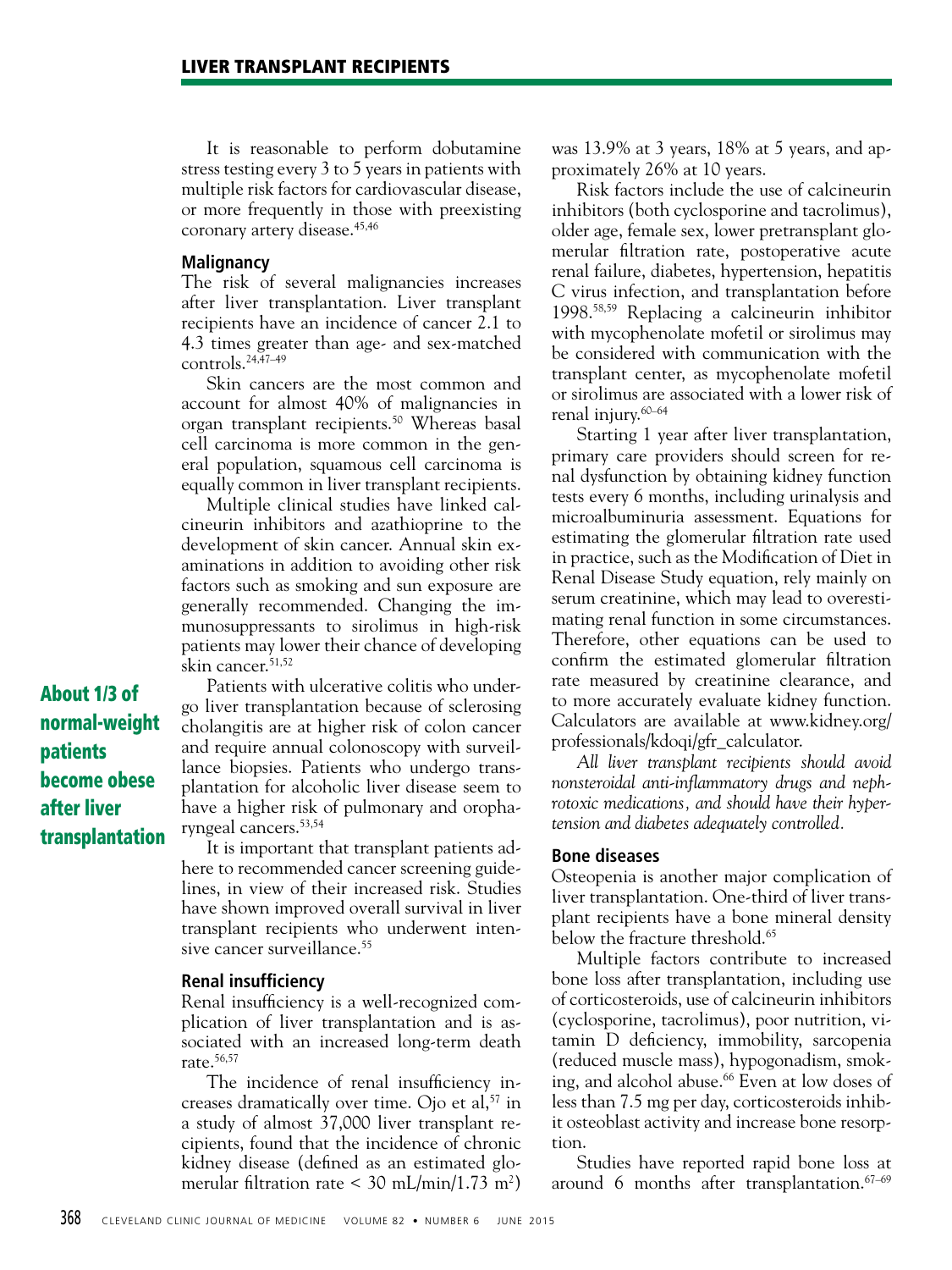However, long-term follow-up of bone mineral density up to 15 years after transplantation revealed an improvement mainly in the 2nd postoperative year, with no deterioration afterward.65

 High-risk patients need to be identified early with appropriate screening and evaluation. Evaluation includes dual-energy x-ray absorptiometry and serum levels of calcium, phosphorous, parathyroid hormone, testosterone (men), estradiol (women), and alpha-25-hydroxyvitamin D. These tests are typically done before transplantation and then every other year afterward.

We recommend a daily dose of calcitriol and a calcium supplement to all our liver transplant patients.<sup>70</sup> If osteoporosis (a  $T$ score 2.5 or more standard deviations below the mean) or a fragility fracture occurs, then the patient may benefit from an oral bisphosphonate. Calcitonin has also been shown to improve bone mineral density in patients with osteoporosis after liver transplantation.<sup>71</sup>

## **Hyperuricemia and gout**

Although hyperuricemia is common in liver transplant recipients (reported in approximately 47%), the development of clinical gout is less common  $(6\%)$ .<sup>72</sup> Asymptomatic hyperuricemia requires observation only and is not usually treated in liver transplant recipients.

Acute attacks of gout are typically managed with colchicine 0.6 mg every 2 hours, up to five doses. Prednisone can be considered if symptoms persist despite treatment with colchicine. Allopurinol in an initial dose of 100 mg daily is used as maintenance therapy to reduce production of uric acid.73 However, because of the potential for drug interactions, the combination of azathioprine and allopurinol should be avoided.

## **Psychiatric complications and quality of life**

Depression is common in liver transplant recipients, significantly more so in patients who received a transplant because of hepatitis C.74 The type of immunosuppressant is not associated with the incidence of depression. When indicated, the internist may start the patient on a selective serotonin reuptake inhibitor such as citalopram 20 mg daily, as these medications are usually effective and well tolerated in liver transplant patients.<sup>73</sup>

Liver transplantation has a major positive effect on quality of life. Most patients with end-stage liver disease have poor quality of life before transplantation, but this seems to improve notably afterward. A meta-analysis showed significant improvement in posttransplant physical health, sexual functioning, daily activities, and social functioning compared with before transplantation.<sup>75</sup>

## **Alcohol abuse and smoking**

Patients who underwent liver transplantation because of alcoholic liver disease should be advised to abstain from alcohol.<sup>19</sup> Patients who underwent the procedure for a different indication are advised to avoid excessive alcohol intake, as it is proven to lower the survival rate.20 Alcohol recidivism and smoking (including marijuana) are major problems, and internists are best positioned to address these issues and treat them.

#### **Vaccinations**

All liver transplant recipients should be vaccinated against influenza, pneumococcal infection, and tetanus. Hepatitis A and B vaccines are typically given before transplantation. In general, live vaccines such as measles-mumpsrubella and varicella are not recommended after any solid organ transplant.76

A study in Germany showed that immunization rates were too low in solid-organ transplant recipients, and almost 90% of patients were not adequately informed about immunizations.<sup>77</sup> Hence, there may be room for improvement, and primary care providers should take the lead toward better outcomes in this regard.

## **Recurrence of the primary liver disease after transplantation**

Different primary liver diseases recur with different frequencies.

**Hepatitis C** has the highest rate of recurrence of the liver diseases.78,79 Reinfection with hepatitis C virus after liver transplantation is almost universal and can follow different patterns. One of the most aggressive patterns is fibrosing cholestatic hepatitis, which frequently leads to graft failure and death, and hence necessitates urgent detection and treatment.

All liver transplant recipients should avoid nonsteroidal anti-inflammatory drugs and nephrotoxic medications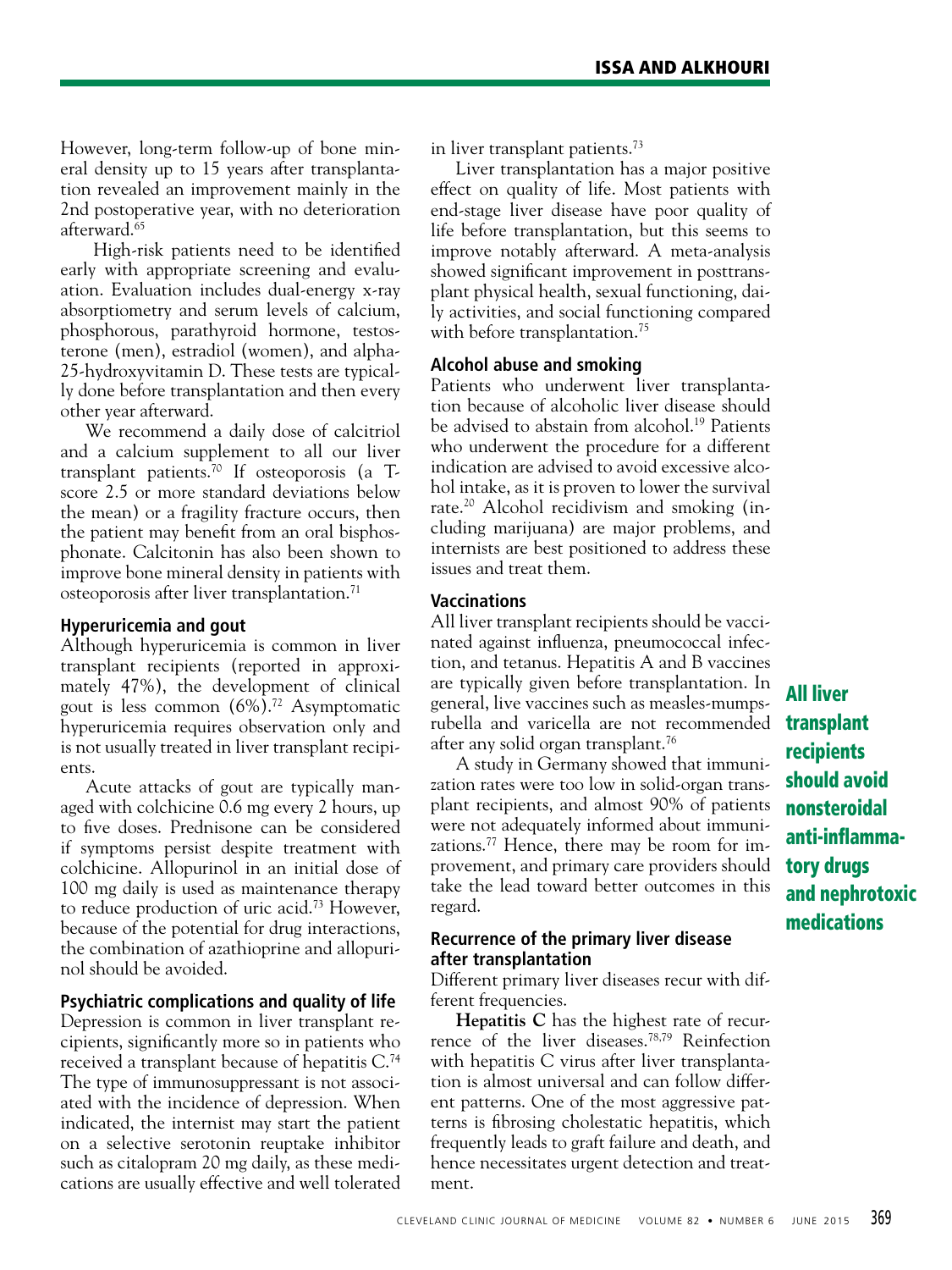**Hepatocellular carcinoma** also has a high recurrence rate.80 Surveillance with liver ultrasonography or computed tomography is required every 6 months for the first 5 years after liver transplantation.

**Other liver diseases.** Nonalcoholic steatohepatitis, primary biliary cirrhosis, primary sclerosing cholangitis, autoimmune hepatitis, and hepatitis B infection also tend to recur after liver transplantation.<sup>46,81</sup> On the other hand, alpha-1 antitrypsin deficiency, Wilson disease, hemochromatosis, and metabolic disorders are "cured" after liver transplantation.

It is important to detect any increase in liver enzymes above baseline. An elevation of 1.5 times the upper limit of normal or more should trigger further investigation.

#### **Allograft dysfunction**

A number of complications can develop in the liver allograft and result in abnormal liver function tests and, if not treated, graft failure. The most common causes of late graft dysfunction include recurrence of primary liver disease, biliary complications, and chronic rejection.46

Vascular complications include hepatic artery thrombosis and stenosis and are usually evaluated by liver ultrasonography and Doppler scan of the hepatic artery and venous structures.<sup>24</sup>

Biliary strictures give a cholestatic picture,

#### ■ **REFERENCES**

- 1. **Starzl TE, Marchioro TL, Vonkaulla KN, Hermann G, Brittain RS, Waddell WR**. Homotransplantation of the liver in humans. Surg Gynecol Obstet 1963; 117:659–676.
- 2. **Matas AJ, Smith JM, Skeans MA, et al**. OPTN/SRTR 2011 annual data report: kidney. Am J Transplant 2013; 13(suppl 1):11–46.
- 3. **McCashland TM**. Posttransplantation care: role of the primary care physician versus transplant center. Liver Transpl 2001; 7(suppl 1):S2– S12.
- 4. **Heller JC, Prochazka AV, Everson GT, Forman LM**. Long-term management after liver transplantation: primary care physician versus hepatologist. Liver Transpl 2009; 15:1330–1335.
- 5. **McAlister VC, Haddad E, Renouf E, Malthaner RA, Kjaer MS, Gluud LL**. Cyclosporin versus tacrolimus as primary immunosuppressant after liver transplantation: a meta-analysis. Am J Transplant 2006; 6:1578–1585.
- 6. **Neuhaus P, Klupp J, Langrehr JM**. mTOR inhibitors: an overview. Liver Transpl 2001; 7:473–484.
- 7. **Sehgal SN**. Rapamune (RAPA, rapamycin, sirolimus): mechanism of action immunosuppressive effect results from blockade of signal transduction and inhibition of cell cycle progression. Clin Biochem 1998; 31:335–340.
- 8. **Asrani SK, Wiesner RH, Trotter JF, et al**. De novo sirolimus and reduced-dose tacrolimus versus standard-dose tacrolimus after liver transplantation: the 2000-2003 phase II prospective randomized

with elevated bilirubin and greater elevation of alkaline phosphatase than of alanine aminotransferase and aspartate aminotransferase. Strictures are usually treated by endoscopic dilation and stenting, but they may eventually require surgery.

Late acute cellular rejections occur in 10% to 20% of cases and are a risk factor for chronic rejection. Liver biopsy is needed to make the diagnosis, and pulsed doses of corticosteroids remain the backbone of treatment therapy.

Chronic rejection is not common, occurring in 3% to 4% of liver transplant recipients.46 Treatment is based on increasing immunosuppression and ensuring compliance with prescribed medications. However, chronic rejection may not respond well, and repeat transplantation may be the last resort for some patients.

#### ■ **WHEN TO REFER TO THE HEPATOLOGIST**

Some situations require referral to the hepatologist or the transplant center. In general, the following are best managed by a hepatologist: adjustment of immunosuppressive drugs and dosages, allograft dysfunction, vascular and biliary complications, progressing renal dysfunction, and recurrence of primary liver disease. Early communication with a hepatologist and the transplant center is recommended in these cases.

trial. Am J Transplant 2014; 14:356–366.

- 9. **Montalbano M, Neff GW, Yamashiki N, et al**. A retrospective review of liver transplant patients treated with sirolimus from a single center: an analysis of sirolimus-related complications. Transplantation 2004; 78:264–268.
- 10. **Everson GT**. Everolimus and mTOR inhibitors in liver transplantation: opening the "box." Liver Transpl 2006; 12:1571–1573.
- 11. **Levy G, Schmidli H, Punch J, et al**. Safety, tolerability, and efficacy of everolimus in de novo liver transplant recipients: 12- and 36-month results. Liver Transpl 2006; 12:1640–1648.
- 12. **Toniutto P, Fabris C, Fumolo E, et al**. Prevalence and risk factors for delayed adrenal insufficiency after liver transplantation. Liver Transpl 2008; 14:1014–1019.
- 13. **Klintmalm GB, Davis GL, Teperman L, et al**. A randomized, multicenter study comparing steroid-free immunosuppression and standard immunosuppression for liver transplant recipients with chronic hepatitis C. Liver Transpl 2011; 17:1394–1403.
- 14. **Llado L, Fabregat J, Castellote J, et al**. Impact of immunosuppression without steroids on rejection and hepatitis C virus evolution after liver transplantation: results of a prospective randomized study. Liver Transpl 2008; 14:1752–1760.
- 15. **Lake JR**. Immunosuppression and outcomes of patients transplanted for hepatitis C. J Hepatol 2006; 44:627–629.
- 16. **Sohn AJ, Jeon H, Ahn J**. Primary care of the liver transplant recipient. Prim Care 2011; 38:499–514.
- 17. **Laish I, Braun M, Mor E, Sulkes J, Harif Y, Ben Ari Z**. Metabolic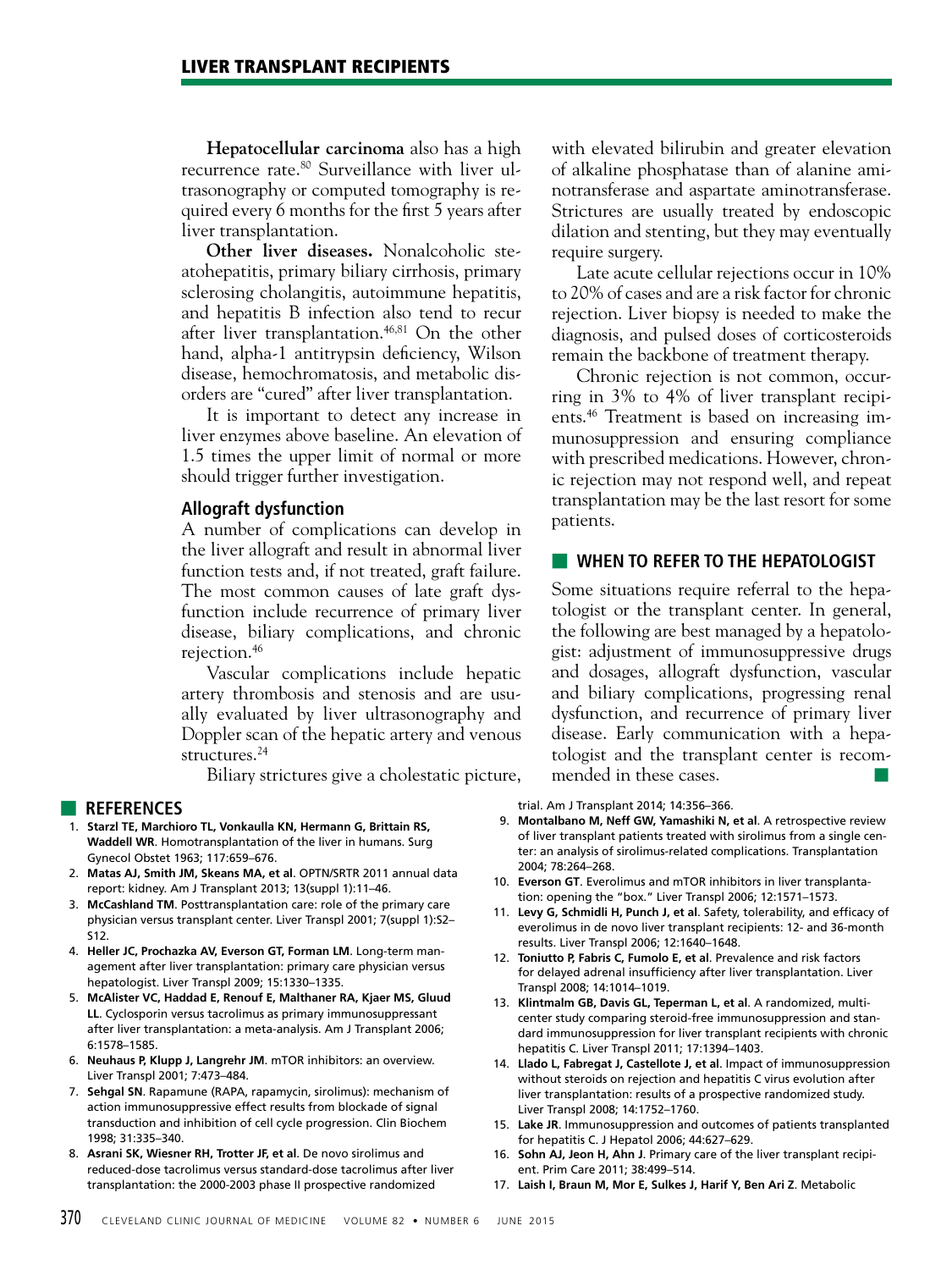syndrome in liver transplant recipients: prevalence, risk factors, and association with cardiovascular events. Liver Transpl 2011; 17:15–22.

- 18. **Stegall MD, Everson G, Schroter G, Bilir B, Karrer F, Kam I**. Metabolic complications after liver transplantation. Diabetes, hypercholesterolemia, hypertension, and obesity. Transplantation 1995; 60:1057–1060.
- 19. **Textor SC, Canzanello VJ, Taler SJ, et al**. Cyclosporine-induced hypertension after transplantation. Mayo Clin Proc 1994; 69:1182–1193.
- 20. Prevention, detection, evaluation, and treatment of hypertension. The Sixth Report of the Joint National Committee. National Institutes of Health-National Heart, Lung, and Blood Institute. National High Blood Pressure Education Programme. Indian Heart J 1999; 51:381–396.
- 21. **Frishman WH**. Calcium channel blockers: differences between subclasses. Am J Cardiovasc Drugs 2007; 7(suppl 1):17–23.
- 22. **Galioto A, Semplicini A, Zanus G, et al**. Nifedipine versus carvedilol in the treatment of de novo arterial hypertension after liver transplantation: results of a controlled clinical trial. Liver Transpl 2008; 14:1020–1028.
- 23. **Neal DA, Gimson AE, Gibbs P, Alexander GJ**. Beneficial effects of converting liver transplant recipients from cyclosporine to tacrolimus on blood pressure, serum lipids, and weight. Liver Transpl 2001; 7:533–539.
- 24. **Singh S, Watt KD**. Long-term medical management of the liver transplant recipient: what the primary care physician needs to know. Mayo Clin Proc 2012; 87:779–790.
- 25. **Bianchi G, Marchesini G, Marzocchi R, Pinna AD, Zoli M**. Metabolic syndrome in liver transplantation: relation to etiology and immunosuppression. Liver Transpl 2008; 14:1648–1654.
- 26. **Lane JT, Dagogo-Jack S**. Approach to the patient with new-onset diabetes after transplant (NODAT). J Clin Endocrinol Metab 2011; 96:3289–3297.
- 27. **Wilkinson A, Davidson J, Dotta F, et al**. Guidelines for the treatment and management of new-onset diabetes after transplantation. Clin Transplant 2005; 19:291–298.
- 28. **Moon JI, Barbeito R, Faradji RN, Gaynor JJ, Tzakis AG**. Negative impact of new-onset diabetes mellitus on patient and graft survival after liver transplantation: long-term follow up. Transplantation 2006; 82:1625–1628.
- 29. **American Diabetes Association**. Standards of medical care in diabetes—2012. Diabetes Care 2012; 35(suppl 1):S11–S63.
- 30. **Marchetti P**. New-onset diabetes after liver transplantation: from pathogenesis to management. Liver Transpl 2005; 11:612–620.
- 31. **Stone NJ, Robinson J, Lichtenstein AH, et al; American College of Cardiology/American Heart Association Task Force on Practice Guidelines**. 2013 ACC/AHA guideline on the treatment of blood cholesterol to reduce atherosclerotic cardiovascular risk in adults: a report of the American College of Cardiology/American Heart Association Task Force on Practice Guidelines. Circulation 2014; 129(suppl 2):S1–S45.
- 32. **National Cholesterol Education Program (NCEP) Expert Panel on Detection, Evaluation, and Treatment of High Blood Cholesterol in Adults (Adult Treatment Panel III)**. Third Report of the National Cholesterol Education Program (NCEP) Expert Panel on Detection, Evaluation, and Treatment of High Blood Cholesterol in Adults (Adult Treatment Panel III) final report. Circulation 2002; 106:3143–3421.
- 33. **Gisbert C, Prieto M, Berenguer M, et al**. Hyperlipidemia in liver transplant recipients: prevalence and risk factors. Liver Transpl Surg 1997; 3:416–422.
- 34. **Asberg A**. Interactions between cyclosporin and lipid-lowering drugs: implications for organ transplant recipients. Drugs 2003; 63:367–378.
- 35. **Bullingham RE, Nicholls AJ, Kamm BR**. Clinical pharmacokinetics of mycophenolate mofetil. Clin Pharmacokinet 1998; 34:429–455.
- 36. **Everhart JE, Lombardero M, Lake JR, Wiesner RH, Zetterman RK, Hoofnagle JH**. Weight change and obesity after liver transplantation: incidence and risk factors. Liver Transpl Surg 1998; 4:285–296.
- 37. **Canzanello VJ, Schwartz L, Taler SJ, et al**. Evolution of cardiovascular risk after liver transplantation: a comparison of cyclosporine A and tacrolimus (FK506). Liver Transpl Surg 1997; 3:1–9.
- 38. **Al-Nowaylati AR, Al-Haddad BJ, Dorman RB, et al**. Gastric bypass after liver transplantation. Liver Transpl 2013; 19:1324–1329.
- 39. **Heimbach JK, Watt KD, Poterucha JJ, et al**. Combined liver transplantation and gastric sleeve resection for patients with medically complicated obesity and end-stage liver disease. Am J Transplant 2013; 13:363–368.
- 40. **Watt KD, Charlton MR**. Metabolic syndrome and liver transplantation: a review and guide to management. J Hepatol 2010; 53:199– 206.
- 41. **Pagadala M, Dasarathy S, Eghtesad B, McCullough AJ**. Posttransplant metabolic syndrome: an epidemic waiting to happen. Liver Transpl 2009; 15:1662–1670.
- 42. **Alberti KG, Eckel RH, Grundy SM, et al**. Harmonizing the metabolic syndrome: a joint interim statement of the International Diabetes Federation Task Force on Epidemiology and Prevention; National Heart, Lung, and Blood Institute; American Heart Association; World Heart Federation; International Atherosclerosis Society; and International Association for the Study of Obesity. Circulation 2009; 120:1640–1645.
- 43. **Watt KD, Pedersen RA, Kremers WK, Heimbach JK, Charlton MR**. Evolution of causes and risk factors for mortality post-liver transplant: results of the NIDDK long-term follow-up study. Am J Transplant 2010; 10:1420–1427.
- 44. **Albeldawi M, Aggarwal A, Madhwal S, et al**. Cumulative risk of cardiovascular events after orthotopic liver transplantation. Liver Transpl 2012; 18:370–375.
- 45. **Gibbons RJ, Balady GJ, Bricker JT, et al**. ACC/AHA 2002 guideline update for exercise testing: summary article: a report of the American College of Cardiology/American Heart Association Task Force on Practice Guidelines (Committee to Update the 1997 Exercise Testing Guidelines). Circulation 2002; 106:1883–1892.
- 46. **Aberg F, Isoniemi H, Höckerstedt K**. Long-term results of liver transplantation. Scand J Surg 2011; 100:14–21.
- 47. **Aberg F, Pukkala E, Höckerstedt K, Sankila R, Isoniemi H**. Risk of malignant neoplasms after liver transplantation: a population-based study. Liver Transpl 2008; 14:1428–1436.
- 48. **Mells G, Neuberger J**. Long-term care of the liver allograft recipient. Semin Liver Dis 2009; 29:102–120.
- 49. **Herrero JI**. De novo malignancies following liver transplantation: impact and recommendations. Liver Transpl 2009; 15(suppl 2):S90–S94.
- 50. **Euvrard S, Kanitakis J, Claudy A**. Skin cancers after organ transplantation. N Engl J Med 2003; 348:1681–1691.
- 51. **Euvrard S, Morelon E, Rostaing L, et al; TUMORAPA Study Group**. Sirolimus and secondary skin-cancer prevention in kidney transplantation. N Engl J Med 2012; 367:329–339.
- 52. **Salgo R, Gossmann J, Schofer H, et al**. Switch to a sirolimus-based immunosuppression in long-term renal transplant recipients: reduced rate of (pre-)malignancies and nonmelanoma skin cancer in a prospective, randomized, assessor-blinded, controlled clinical trial. Am J Transplant 2010; 10:1385–1393.
- 53. **Narumi S, Roberts JP, Emond JC, Lake J, Ascher NL**. Liver transplantation for sclerosing cholangitis. Hepatology 1995; 22:451–457.
- 54. **Knechtle SJ, D'Alessandro AM, Harms BA, Pirsch JD, Belzer FO, Kalayoglu M**. Relationships between sclerosing cholangitis, inflammatory bowel disease, and cancer in patients undergoing liver transplantation. Surgery 1995; 118:615–620.
- 55. **Finkenstedt A, Graziadei IW, Oberaigner W, et al**. Extensive surveillance promotes early diagnosis and improved survival of de novo malignancies in liver transplant recipients. Am J Transplant 2009; 9:2355–2361.
- 56. **Fisher NC, Nightingale PG, Gunson BK, Lipkin GW, Neuberger JM**. Chronic renal failure following liver transplantation: a retrospective analysis. Transplantation 1998; 66:59–66.
- 57. **Ojo AO, Held PJ, Port FK, et al**. Chronic renal failure after transplantation of a nonrenal organ. N Engl J Med 2003; 349:931–940.
- 58. **Klintmalm GB, Gonwa TA**. Nephrotoxicity associated with cyclosporine and FK506. Liver Transpl Surg 1995; 1:11–19.
- 59. A comparison of tacrolimus (FK506) and cyclosporine for immunosuppression in liver transplantation. The US Multicenter FK506 Liver Study Group. N Engl J Med 1994; 331:1110–1115.
- 60. **Neff GW, Montalbano M, Slapak-Green G, et al**. Sirolimus therapy